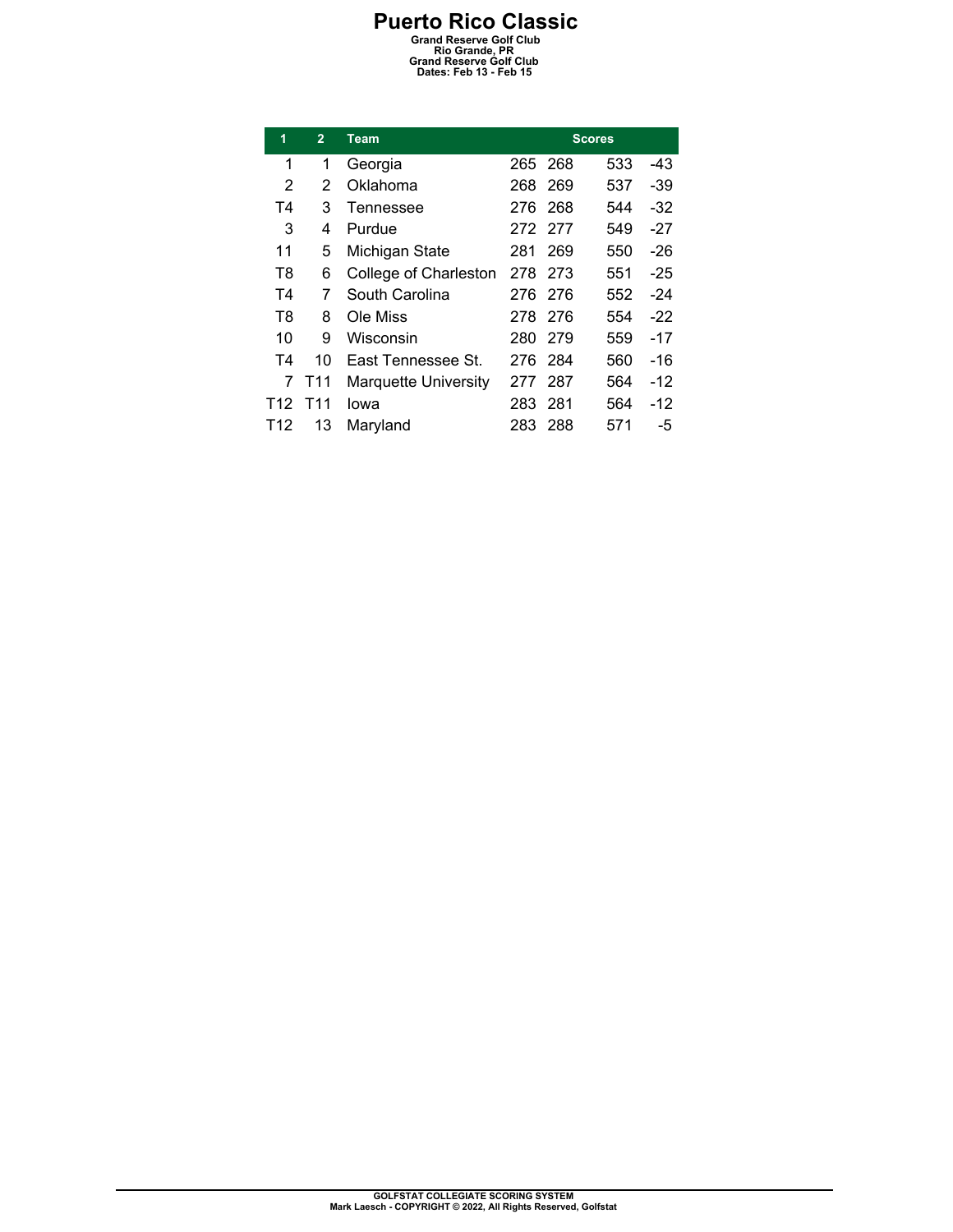| Pos.            | <b>Team/Player (seed)</b>    | Rd 1 | Rd <sub>2</sub> | <b>Total</b> |
|-----------------|------------------------------|------|-----------------|--------------|
| 1               | Georgia                      | 265  | 268             | 533          |
| $\overline{c}$  | Trent Phillips (1)           | 65   | 66              | 131          |
| T6              | Ben Van Wyk (3)              | 65   | 69              | 134          |
| T <sub>6</sub>  | Maxwell Ford (5)             | 67   | 67              | 134          |
| T8              | Buck Brumlow (2)             | 69   | 66              | 135          |
| T19             | Nic Cassidy (4)              | 68   | 70              | 138          |
| $\mathbf{2}$    | Oklahoma                     | 268  | 269             | 537          |
| $\mathbf{1}$    | Chris Gotterup (1)           | 66   | 64              | 130          |
| 3               | Patrick Welch (3)            | 62   | 70              | 132          |
| T11             | Drew Goodman (5)             | 72   | 64              | 136          |
| T32             | Logan McAllister (2)         | 69   | 71              | 140          |
| T <sub>50</sub> | Stephen Campbell Jr. (4)     | 71   | 71              | 142          |
| $\mathbf{3}$    | <b>Tennessee</b>             | 276  | 268             | 544          |
| T <sub>4</sub>  | Spencer Cross (1)            | 68   | 65              | 133          |
| T <sub>4</sub>  | Bryce Lewis (2)              | 69   | 64              | 133          |
| T32             | Jake Hall (4)                | 68   | 72              | 140          |
| T42             | Tyler Johnson (3)            | 74   | 67              | 141          |
| <b>T58</b>      | Laurent Desmarchais (5)      | 71   | 72              | 143          |
| 4               | Purdue                       | 272  | 277             | 549          |
| T8              | Herman Wibe Sekne (1)        | 64   | 71              | 135          |
| T11             | Cole Bradley (5)             | 68   | 68              | 136          |
| T19             | Joe Weiler (2)               | 70   | 68              | 138          |
| T32             | Nick Dentino (3)             | 70   | 70              | 140          |
| <b>T58</b>      | Andrew Farraye (4)           | 72   | 71              | 143          |
| 5               | <b>Michigan State</b>        | 281  | 269             | 550          |
| T8              | August Meekhof (4)           | 70   | 65              | 135          |
| T19             | Ashton McCulloch (2)         | 70   | 68              | 138          |
| T32             | Bradley Smithson (3)         | 72   | 68              | 140          |
| T32             | Troy Taylor II (5)           | 72   | 68              | 140          |
| T42             | James Piot (1)               | 69   | 72              | 141          |
| 6               | <b>College of Charleston</b> | 278  | 273             | 551          |
| T11             | Cameron Johnstone (5)        | 68   | 68              | 136          |
| T16             | Nevill Ruiter (2)            | 68   | 69              | 137          |
| T24             | Kieron van Wyk (1)           | 71   | 68              | 139          |
| T24             | Zach Reuland (3)             | 71   | 68              | 139          |
| <b>T58</b>      | Jack Parrott (4)             | 71   | 72              | 143          |
| $\mathbf{7}$    | South Carolina               | 276  | 276             | 552          |
| T11             | Nathan Franks (5)            | 68   | 68              | 136          |
| T24             | Ryan Hall (1)                | 69   | 70              | 139          |
| T32             | Jack Wall (2)                | 72   | 68              | 140          |
| T42             | Evans Lewis (3)              | 71   | 70              | 141          |
| <b>T58</b>      | Rafe Reynolds (4)            | 68   | 75              | 143          |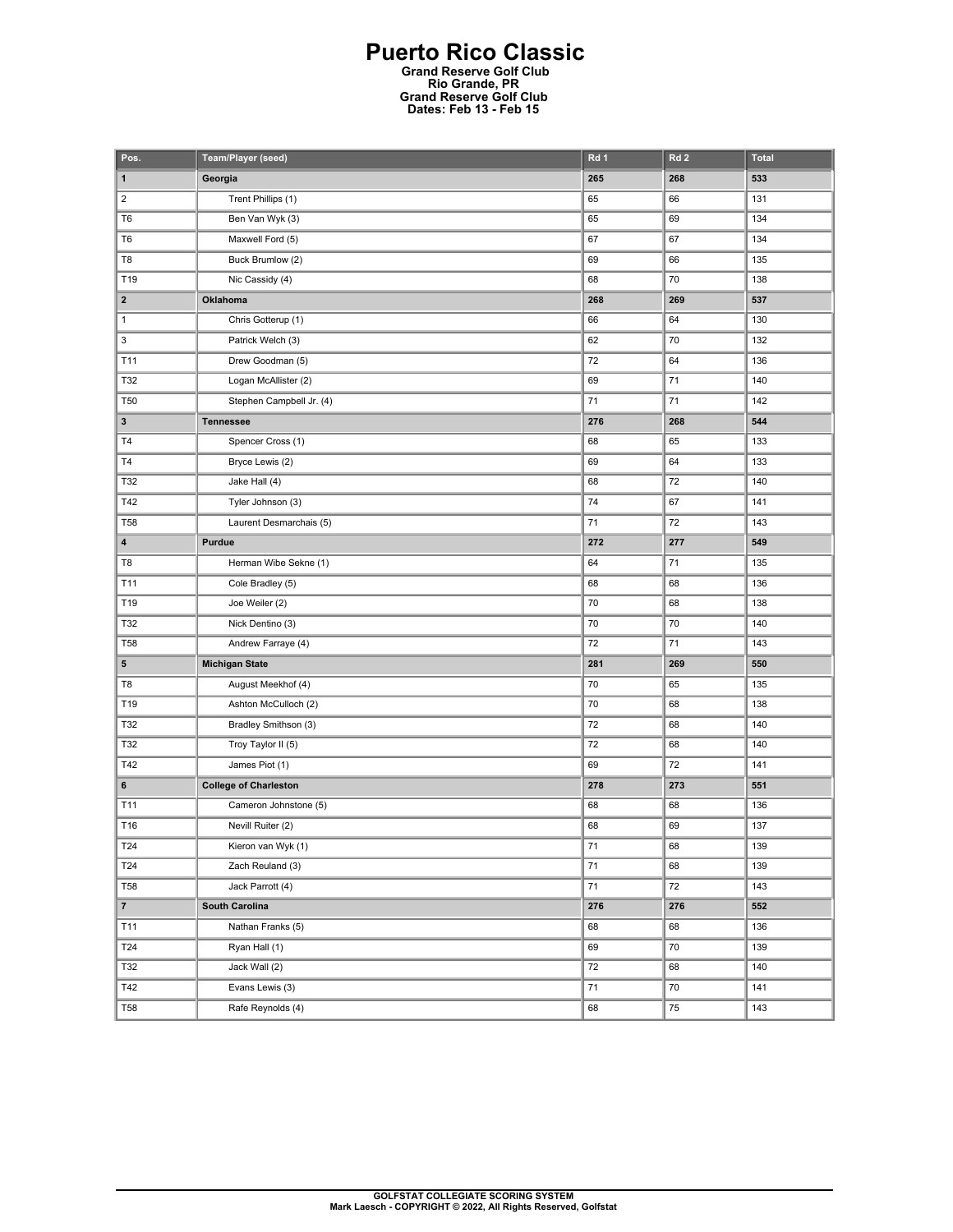| Pos.       | Team/Player (seed)          | Rd 1 | Rd <sub>2</sub> | <b>Total</b> |
|------------|-----------------------------|------|-----------------|--------------|
| 8          | <b>Ole Miss</b>             | 278  | 276             | 554          |
| T11        | Brett Schell (3)            | 70   | 66              | 136          |
| T16        | Jackson Suber (1)           | 67   | 70              | 137          |
| T24        | Sarut Vongchaisit (5)       | 70   | 69              | 139          |
| <b>T50</b> | Jack Gnam (4)               | 71   | 71              | 142          |
| <b>T70</b> | Kye Meeks (2)               | 74   | 73              | 147          |
| 9          | Wisconsin                   | 280  | 279             | 559          |
| T24        | Coalter Smith (3)           | 70   | 69              | 139          |
| T32        | Griffin Barela (2)          | 70   | 70              | 140          |
| T32        | Robbie Morway (4)           | 71   | 69              | 140          |
| <b>T50</b> | Cameron Huss (1)            | 69   | 73              | 142          |
| <b>T50</b> | Daniel Aas (5)              | 71   | 71              | 142          |
| 10         | East Tennessee St.          | 276  | 284             | 560          |
| T19        | Ben Carberry (5)            | 66   | 72              | 138          |
| T24        | Archie Davies (1)           | 70   | 69              | 139          |
| <b>T50</b> | Mats Ege (2)                | 72   | 70              | 142          |
| <b>T50</b> | Remi Chartier (3)           | 68   | 74              | 142          |
| <b>T68</b> | Algot Kleen (4)             | 73   | 73              | 146          |
| T11        | <b>Marquette University</b> | 277  | 287             | 564          |
| T16        | Max Lyons (2)               | 70   | 67              | 137          |
| T42        | Tyler Leach (3)             | 69   | 72              | 141          |
| <b>T50</b> | Hunter Eichhorn (1)         | 68   | 74              | 142          |
| T64        | Nicolas Evangelio (5)       | 70   | 74              | 144          |
| <b>T73</b> | Aidan Lafferty (4)          | 72   | 77              | 149          |
| T11        | lowa                        | 283  | 281             | 564          |
| T24        | Mac McClear (1)             | 69   | 70              | 139          |
| T42        | Gonzalo Leal (4)            | 71   | 70              | 141          |
| T64        | Ronan Kleu (3)              | 78   | 66              | 144          |
| T70        | Garrett Tighe (2)           | 69   | 78              | 147          |
| T73        | Callum Macfie (5)           | 74   | 75              | 149          |
| 13         | Maryland                    | 283  | 288             | 571          |
| T42        | Florian Huerlimann (2)      | 69   | 72              | 141          |
| <b>T58</b> | Dillon Brown (1)            | 70   | 73              | 143          |
| <b>T58</b> | Dhaivat Pandya (3)          | 71   | 72              | 143          |
| T64        | Chris Tanabe (4)            | 73   | 71              | 144          |
| T73        | William Koras (5)           | 73   | 76              | 149          |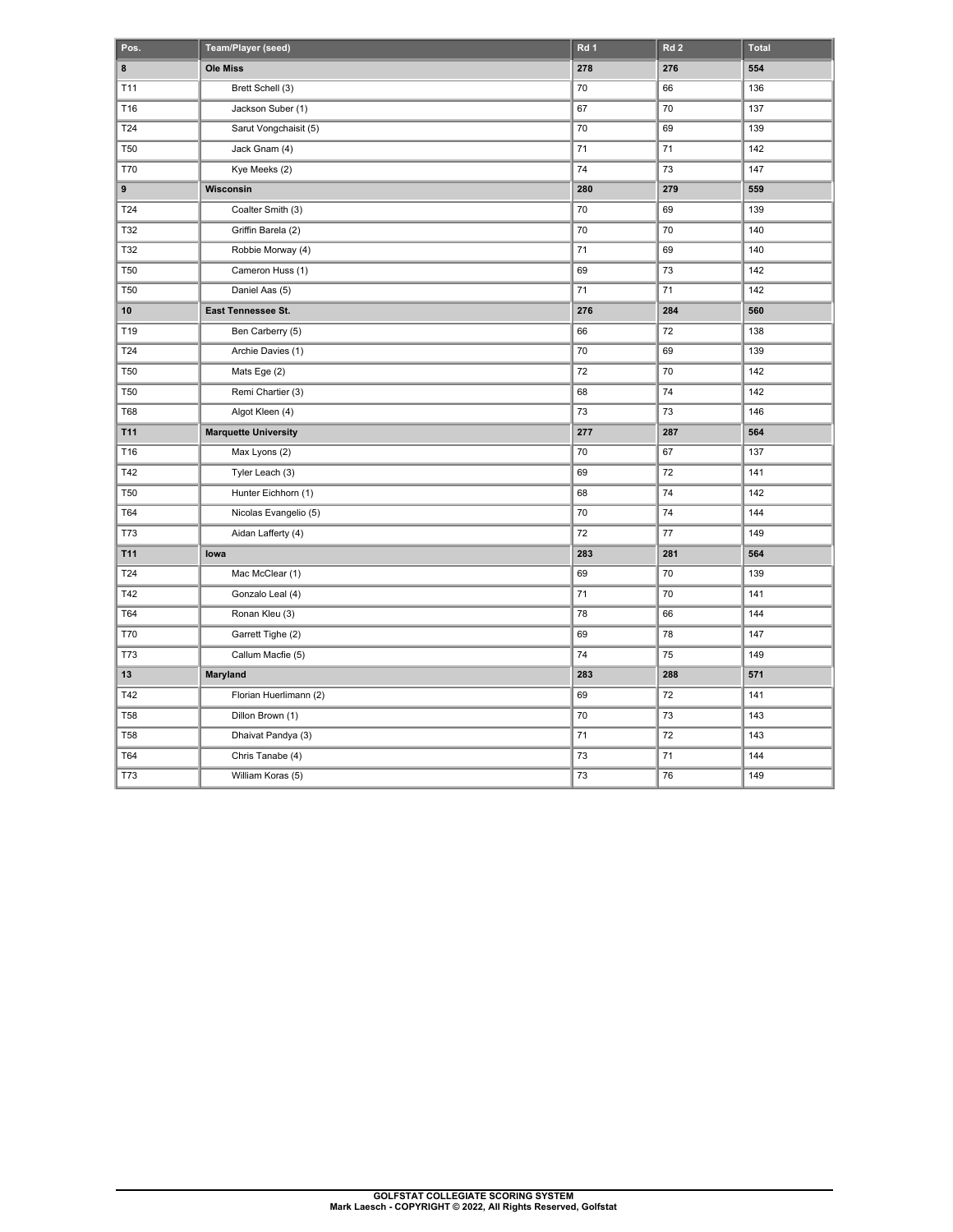## **Individuals**

| Pos.       | Player (Team)                          | Rd 1 | Rd2 | <b>Total</b> |
|------------|----------------------------------------|------|-----|--------------|
| T19        | Luke Prall (Purdue)                    | 67   | 71  | 138          |
| T24        | Ben Lorenz (Oklahoma)                  | 70   | 69  | 139          |
| T32        | Cade Russell (Tennessee)               | 68   | 72  | 140          |
| T32        | Jack Tickle (East Tennessee St.)       | 69   | 71  | 140          |
| T42        | Connor Creasy (Georgia)                | 71   | 70  | 141          |
| T42        | Will Kahlstorf (Georgia)               | 68   | 73  | 141          |
| <b>T50</b> | Jaxon Dowell (Oklahoma)                | 69   | 73  | 142          |
| T64        | Bhoom Sima-Aree (Marquette University) | 70   | 74  | 144          |
| T68        | Nic Hofman (Purdue)                    | 73   | 73  | 146          |
| 72         | Gene Zeigler (South Carolina)          | 74   | 74  | 148          |
| <b>T73</b> | Ludvig Eriksson (Ole Miss)             | 72   | 77  | 149          |
| 77         | Jacob Beckman (Wisconsin)              | 79   | 74  | 153          |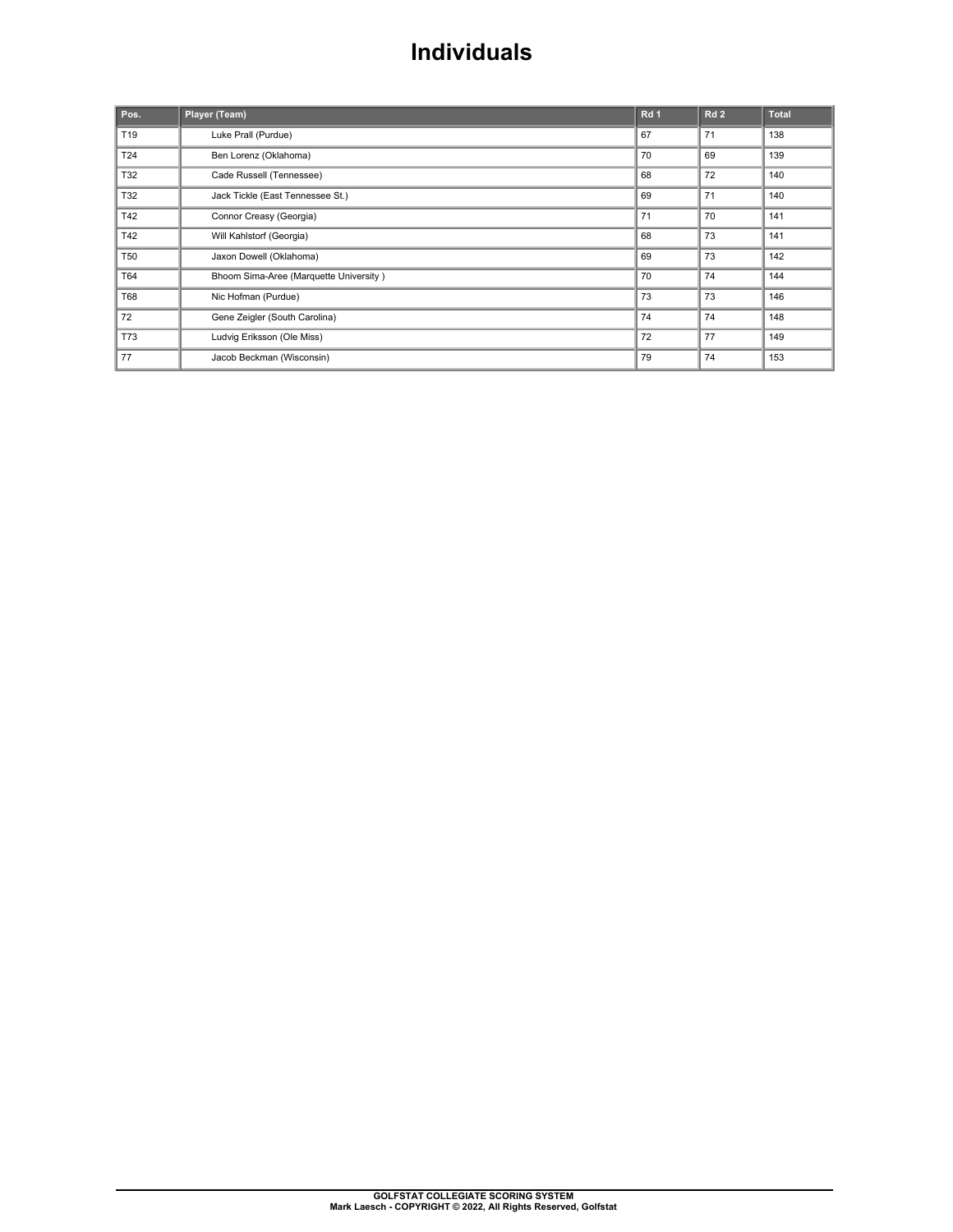| <b>Start</b>    | <b>Finish</b>   | <b>Player</b>           | <b>Team</b>                 |    |    | <b>Scores</b> |                |
|-----------------|-----------------|-------------------------|-----------------------------|----|----|---------------|----------------|
| T <sub>5</sub>  | 1               | Chris Gotterup          | Oklahoma                    | 66 | 64 | 130           | $-14$          |
| T <sub>3</sub>  | 2               | <b>Trent Phillips</b>   | Georgia                     | 65 | 66 | 131           | $-13$          |
| 1               | 3               | <b>Patrick Welch</b>    | Oklahoma                    | 62 | 70 | 132           | $-12$          |
| T <sub>22</sub> | T <sub>4</sub>  | <b>Bryce Lewis</b>      | Tennessee                   | 69 | 64 | 133           | $-11$          |
| T <sub>10</sub> | T <sub>4</sub>  | <b>Spencer Cross</b>    | Tennessee                   | 68 | 65 | 133           | $-11$          |
| T7              | T <sub>6</sub>  | Maxwell Ford            | Georgia                     | 67 | 67 | 134           | $-10$          |
| T <sub>3</sub>  | T <sub>6</sub>  | Ben Van Wyk             | Georgia                     | 65 | 69 | 134           | $-10$          |
| T <sub>22</sub> | T <sub>8</sub>  | <b>Buck Brumlow</b>     | Georgia                     | 69 | 66 | 135           | $-9$           |
| T34             | T <sub>8</sub>  | <b>August Meekhof</b>   | Michigan State              | 70 | 65 | 135           | $-9$           |
| $\overline{2}$  | T <sub>8</sub>  | Herman Wibe Sekne       | Purdue                      | 64 | 71 | 135           | -9             |
| T <sub>10</sub> | T <sub>11</sub> | Nathan Franks           | South Carolina              | 68 | 68 | 136           | -8             |
| <b>T60</b>      | T <sub>11</sub> | Drew Goodman            | Oklahoma                    | 72 | 64 | 136           | $-8$           |
| T34             | T <sub>11</sub> | <b>Brett Schell</b>     | Ole Miss                    | 70 | 66 | 136           | -8             |
| T <sub>10</sub> | T <sub>11</sub> | <b>Cole Bradley</b>     | Purdue                      | 68 | 68 | 136           | $-8$           |
| T <sub>10</sub> | T <sub>11</sub> | Cameron Johnstone       | College of Charleston       | 68 | 68 | 136           | $-8$           |
| T <sub>10</sub> | T16             | <b>Nevill Ruiter</b>    | College of Charleston       | 68 | 69 | 137           | $-7$           |
| T7              | T16             | Jackson Suber           | Ole Miss                    | 67 | 70 | 137           | $-7$           |
| T34             | T16             | Max Lyons               | <b>Marquette University</b> | 70 | 67 | 137           | $-7$           |
| T34             | T19             | <b>Ashton McCulloch</b> | Michigan State              | 70 | 68 | 138           | $-6$           |
| T7              | T <sub>19</sub> | Luke Prall *            | Purdue                      | 67 | 71 | 138           | $-6$           |
| T <sub>5</sub>  | T19             | <b>Ben Carberry</b>     | East Tennessee St.          | 66 | 72 | 138           | $-6$           |
| T34             | T19             | Joe Weiler              | Purdue                      | 70 | 68 | 138           | $-6$           |
| T <sub>10</sub> | T19             | Nic Cassidy             | Georgia                     | 68 | 70 | 138           | $-6$           |
| T <sub>22</sub> | T24             | Ryan Hall               | South Carolina              | 69 | 70 | 139           | $-5$           |
| T34             | T24             | <b>Coalter Smith</b>    | Wisconsin                   | 70 | 69 | 139           | $-5$           |
| T34             | T24             | <b>Archie Davies</b>    | East Tennessee St.          | 70 | 69 | 139           | $-5$           |
| T34             | T24             | Sarut Vongchaisit       | Ole Miss                    | 70 | 69 | 139           | $-5$           |
| T48             | T <sub>24</sub> | Zach Reuland            | College of Charleston       | 71 | 68 | 139           | $-5$           |
| T <sub>22</sub> | T24             | Mac McClear             | lowa                        | 69 | 70 | 139           | $-5$           |
| T34             | T24             | Ben Lorenz *            | Oklahoma                    | 70 | 69 | 139           | $-5$           |
| T48             | T24             | Kieron van Wyk          | College of Charleston       | 71 | 68 | 139           | $\overline{5}$ |
| T <sub>10</sub> | T32             | Cade Russell *          | Tennessee                   | 68 | 72 | 140           | $-4$           |
| T <sub>22</sub> | T32             | Jack Tickle *           | East Tennessee St.          | 69 | 71 | 140           | $-4$           |
| T <sub>22</sub> | T32             | Logan McAllister        | Oklahoma                    | 69 | 71 | 140           | -4             |
| T60             | T <sub>32</sub> | <b>Troy Taylor II</b>   | Michigan State              | 72 | 68 | 140           | $-4$           |
| T <sub>10</sub> | T32             | Jake Hall               | Tennessee                   | 68 | 72 | 140           | $-4$           |
| T34             | T32             | <b>Griffin Barela</b>   | Wisconsin                   | 70 | 70 | 140           | $-4$           |
| T48             | T <sub>32</sub> | Robbie Morway           | Wisconsin                   | 71 | 69 | 140           | $-4$           |
| T34             | T32             | Nick Dentino            | Purdue                      | 70 | 70 | 140           | -4             |
| T60             | T32             | Jack Wall               | South Carolina              | 72 | 68 | 140           | -4             |
| T60             | T <sub>32</sub> | <b>Bradley Smithson</b> | Michigan State              | 72 | 68 | 140           | $-4$           |
| T48             | T42             | Connor Creasy *         | Georgia                     | 71 | 70 | 141           | $-3$           |
| T48             | T42             | Gonzalo Leal            | lowa                        | 71 | 70 | 141           | $-3$           |
| T <sub>22</sub> | T42             | James Piot              | Michigan State              | 69 | 72 | 141           | $-3$           |
| T72             | T42             | Tyler Johnson           | Tennessee                   | 74 | 67 | 141           | $-3$           |